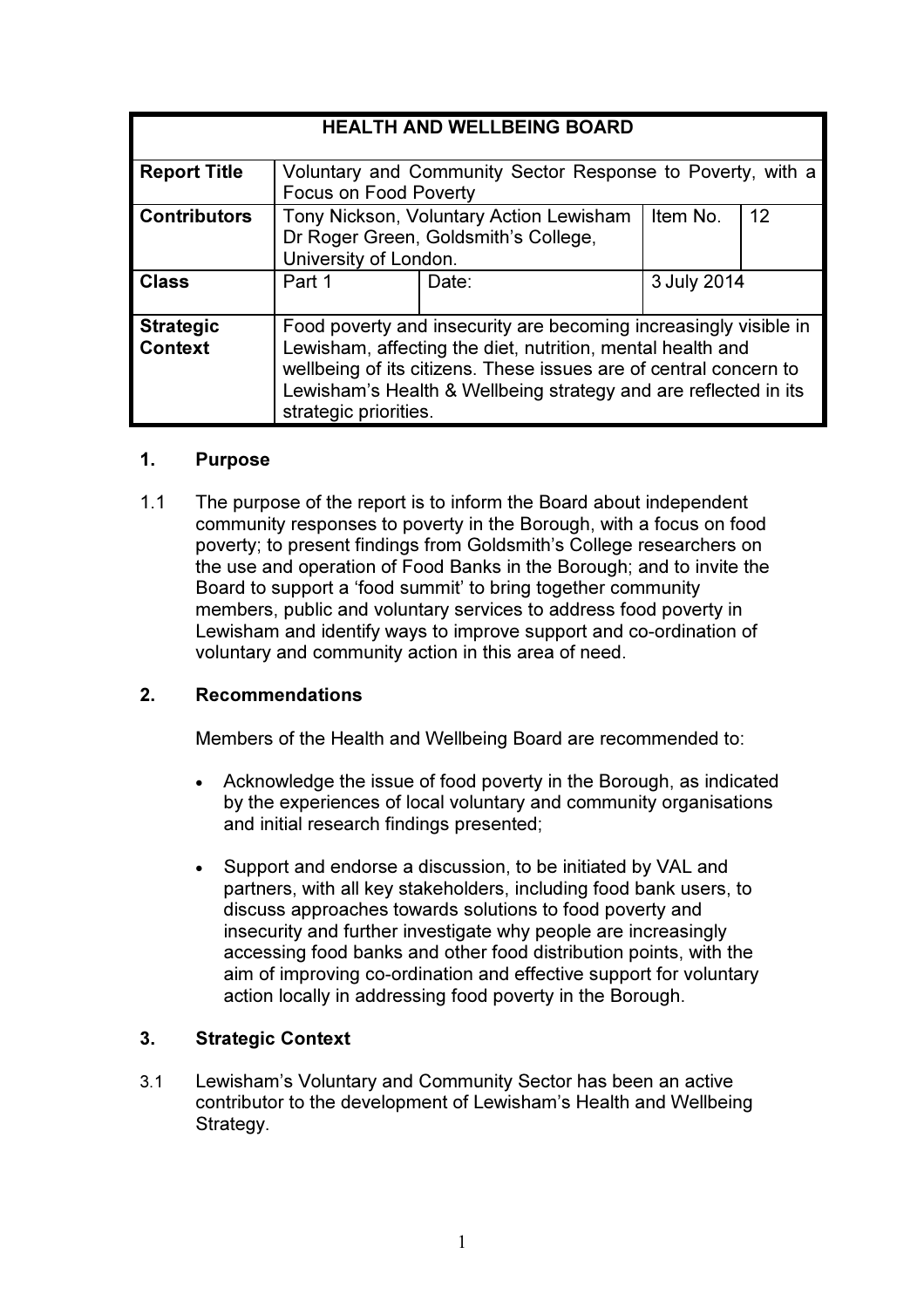### 3.2 The strategy recognises that:

"Voluntary and Community organisations and groups across the Borough provide extensive depth and reach into our communities and through their work provide intelligence on community needs, have knowledge about issues that affect health and wellbeing and represent the voice of our communities".

- 3.3 Lewisham's Health & Wellbeing Strategy recognises healthy eating as a key determinant of health and wellbeing. The JSNA articulates the complex interaction of social exclusion, unemployment and poverty that can lead to vicious circles of isolation, exclusion and inequality that impact on mental health and wellbeing – also a key priority for the Health and Wellbeing Strategy.
- 3.4 Lewisham has one of the highest rates of child poverty nationally. 17,900 children in Lewisham live in poverty, according to the 2013 Heath profile for Lewisham, published annually by Public Health England. Lewisham has some of the most deprived areas in the country – and according to the various measures of multiple deprivation, parts of the Borough are becoming more deprived on these indicators. The research that supported Lewisham's Better Start bid shows that in some areas, almost 40% of households are in poverty.
- 3.5 The Sustainable Community Strategy priorities can be found here:

http://www.lewishamstrategicpartnership.org.uk/docs/SummarySCS.pdf

3.6 The Health and Wellbeing Strategy can be found here:

http://www.lewisham.gov.uk/myservices/socialcare/health/improvingpublic-health/Pages/Health-and-wellbeing-strategy.aspx

3.7 The JSNA can be found here:

www.lewishamjsna.org.uk

### 4. Background

4.1 The numbers of people accessing food banks nationally are increasing. Recent estimates indicate that over 4.7 million people are now in food poverty in the UK. The Trussell Trust, which runs over 400 food banks across the UK, has seen a 170% rise in people accessing Trussell Trust food banks in the past 12 months to a figure of nearly 350,000 people. Whereas the Church Action on Poverty/Oxfam report estimated that 500,000 people in the UK were in receipt of food parcels (2013). In Lewisham, the Trussell Trust reports a fourfold increase in Food Bank usage, with numbers growing from 600 for April 2012 to April 2013 to 2600 between April and December last 2013 (Trussell Trust statistics)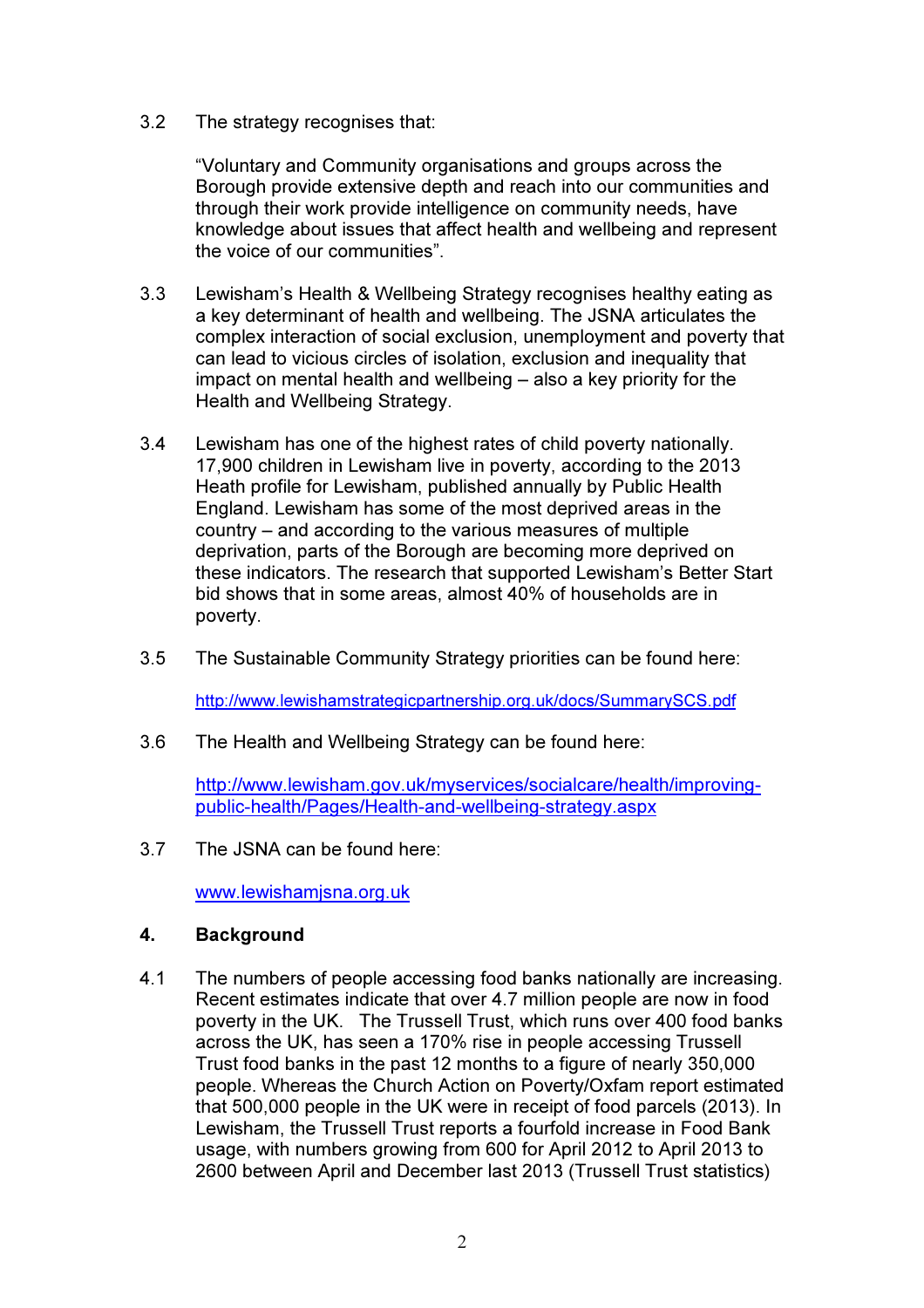- 4.2 The Centre for Community Engagement Research, Department of Social, Therapeutic and Community Studies (STaCS), Goldsmiths, University of London has undertaken a small scale local study to explore and understand the growing issues of food poverty and food banks in the London Borough of Lewisham.
- 4.3 There are three food banks and several distribution points currently operating in Lewisham, along with a number of other organisations that are not food banks but distribute food and provide meals in the borough. Mounting anecdotal evidence from the community suggests that the increase in the number of people experiencing hunger, financial hardship and accessing food banks in Lewisham and across the UK is greater than even the Trussell Trust figures would suggest. (Cooper, and Dumpleton, 2013).
- 4.4 The aim of STaCS' small scale qualitative study is to enable Voluntary Action Lewisham and its partners to gain a better sense of the experience and impact of food poverty in this part of South East London and to support their work with communities across Lewisham who are experiencing financial and related difficulties.

# 5. Voluntary Sector Response to Poverty: Food Poverty in focus

- 5.1 In response to increasing food poverty, local communities in Lewisham have organised effectively very rapidly. In less than 2 years, voluntary and community organisations have set up seven 'Food Bank' outlets, run by different groups across the borough. In addition, many more voluntary and community groups are providing other kinds of support with providing food (such as hostels, day centres, community cafes) that does not appear in Food Bank use statistics.
- 5.2 Faith-based social action has been a significant driver in the development of food banking nationally. In Lewisham, food banking is provided by both faith groups and non-faith independent local activism. Different models are employed, from vouchers obtained via referral agencies, to non-voucher queuing systems and word-of-mouth referral, to low cost purchasing with no referral or voucher system. Volunteers are essential for the operation of all the centres in the Borough.
- 5.3 All Food Bank providers in Lewisham contacted in the research considered their action in providing free or low cost food to Lewisham citizens to be an emergency response, and most see it as a strictly temporary one. However, the need for emergency food support appears to be growing, and there is concern that what was intended to be a stop gap response will be become a more permanent feature of welfare provision in the Borough.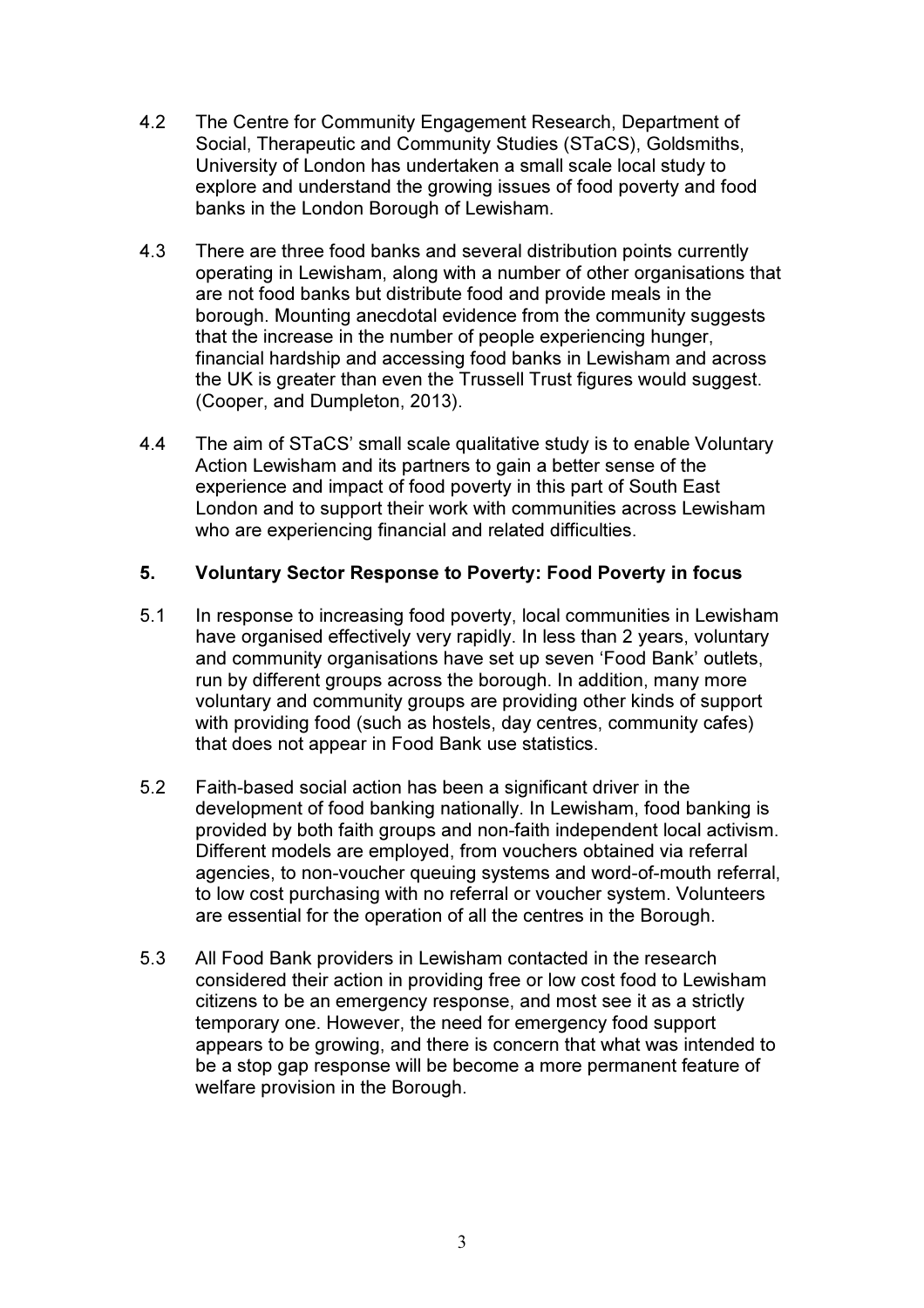- 5.4 Centres are valued by users as points of social contact and advice, as well as for emergency food provisions, and organisations are now responding ad hoc by providing advice services on site; by referring to other services through networks; and by setting up self-help and education schemes, such as allotment development and healthy eating education.
- 5.5 Other activity undertaken by voluntary and community organisations (other than the direct provision of food via a Food Bank) focuses on education, access to cheap, fresh or home grown food, and on building self-reliance (activity includes food co-ops, a pensioners buying co-op, community gardening/allotment scheme, basic education on 'how to shop').
- 5.6 The small local study by Goldsmith's University of London Putting Food on the Table has identified some of the reasons why local people are resorting to Food Banks in Lewisham. Reasons highlighted are similar to the findings of other research and monitoring reports, such as those from the Trussell Trust. Inadequate income is a major feature - due to low wages, reducing welfare benefits, unemployment, temporary loss of income due to work gaps, cash flow problems (for low income selfemployed people), or benefit sanctions. Some have found themselves without income for several weeks. Rising prices of daily items and higher household fuel bills were also reported as factors forcing a cutback on expenditure on food. Stories of personal despair and helplessness frequently accompany reports of these difficulties.

# 6. How do we respond?

6.1 VAL, with STaCS at Goldsmith's, proposes to hold a borough-wide discussion (a Food Summit?) of all key stakeholders, including food bank users, to discuss the question of food poverty and insecurity, and why people are increasingly accessing food banks and other food distribution points, and invites the Health and Wellbeing Board to endorse and support this initiative.

# 7. Financial implications

7.1 There are no financial implications currently identified. There are likely to be costs associated with holding the discussion proposed in 6.1.

# 8. Legal implications

- 8.1 There are no legal implications arising from this report.
- 8.2 Members of the Board are reminded that under Section 195 Health and Social Care Act 2012, health and wellbeing boards are under a duty to encourage integrated working between the persons who arrange for health and social care services in the area.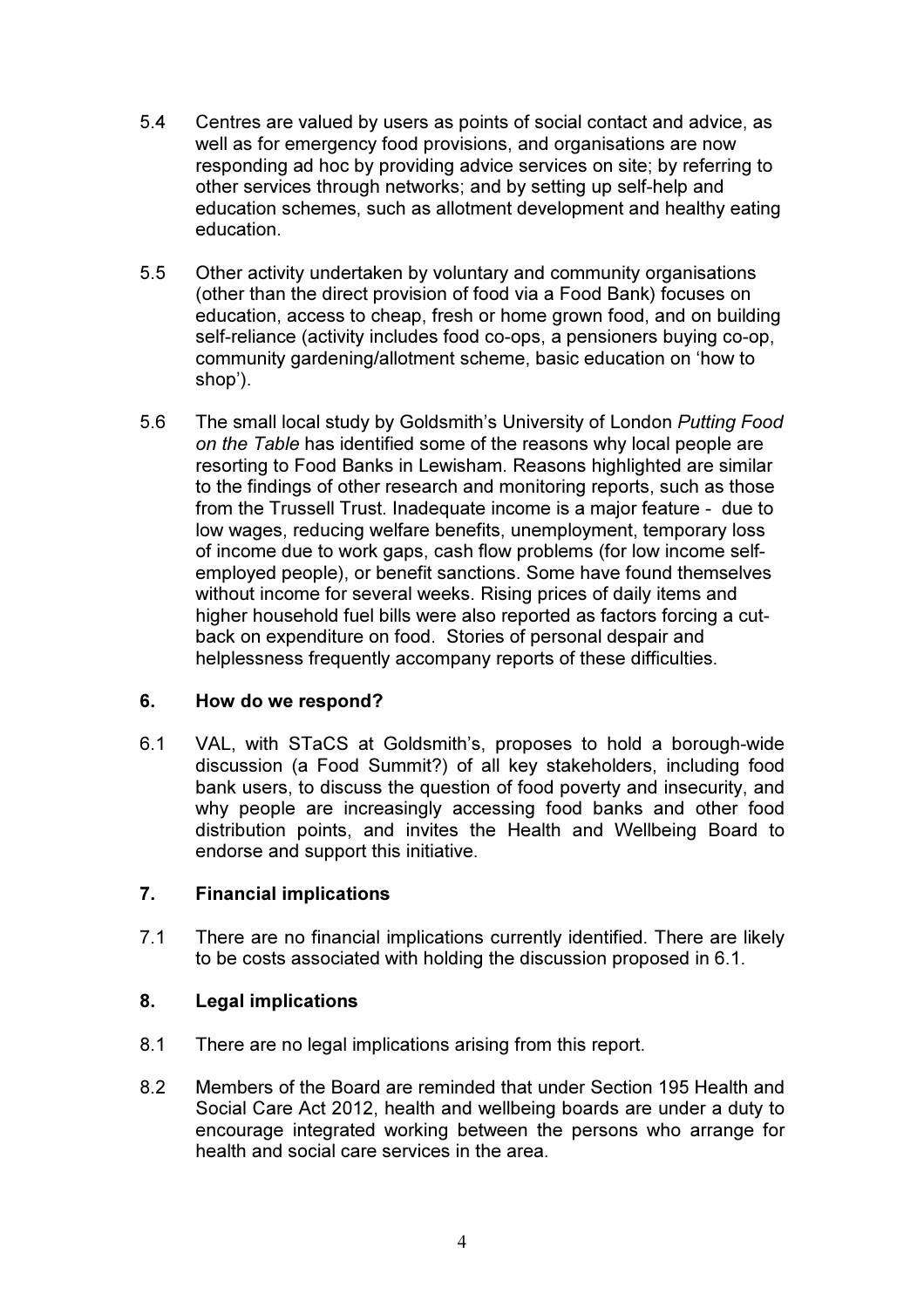# 9. Crime and Disorder Implications

9.1 There are no crime and disorder implications arising from this report.

## 10. Equalities Implications

- 10.1 The impact of food poverty and insecurity impacts on health inequalities across all equalities groups. The Health and Wellbeing Strategy recognises that health inequalities impact on some groups to a greater extent than others.
- 10.2 From the limited study undertaken by STaCS at Goldsmiths, initial findings show that the ethnicity of food bank users varied between the 3 main food bank providers, and indicate that not all of Lewisham's communities are being reached through this activity. Further work on the extent of poverty among different communities is needed, and should support discussions in the proposed 'Food summit'
- 10.3 An Equality Analysis Assessment (EAA) has not been carried out. Ethical permissions for community research were obtained by STaCS report authors under University of London protocols.
- 10.4 The proposed 'Food Summit' will be an opportunity to address the impact on the 9 protected characteristics and Equality Obligations under the Equality Act 2010.

## 11. Environmental Implications

11.1 There are no environmental implications arising from this report.

### 12. Conclusion

12.1 Food poverty is becoming increasingly visible nationally and locally. Voluntary and community organisations in Lewisham have organised rapidly to address this need. Local centres are becoming a focus not only for emergency food provision but also for social contact and access to advice and support services for those with multiple needs. Support for voluntary action to alleviate food poverty in the Borough will benefit from co-ordination of support services, including advice and other professional and statutory services across the Borough. A multistakeholder discussion, to be initiated by VAL and partners, is proposed, with the aim of improving co-ordination and effective support for voluntary action locally in addressing food poverty in the Borough. The Health and wellbeing Board is asked to endorse and support this initiative.